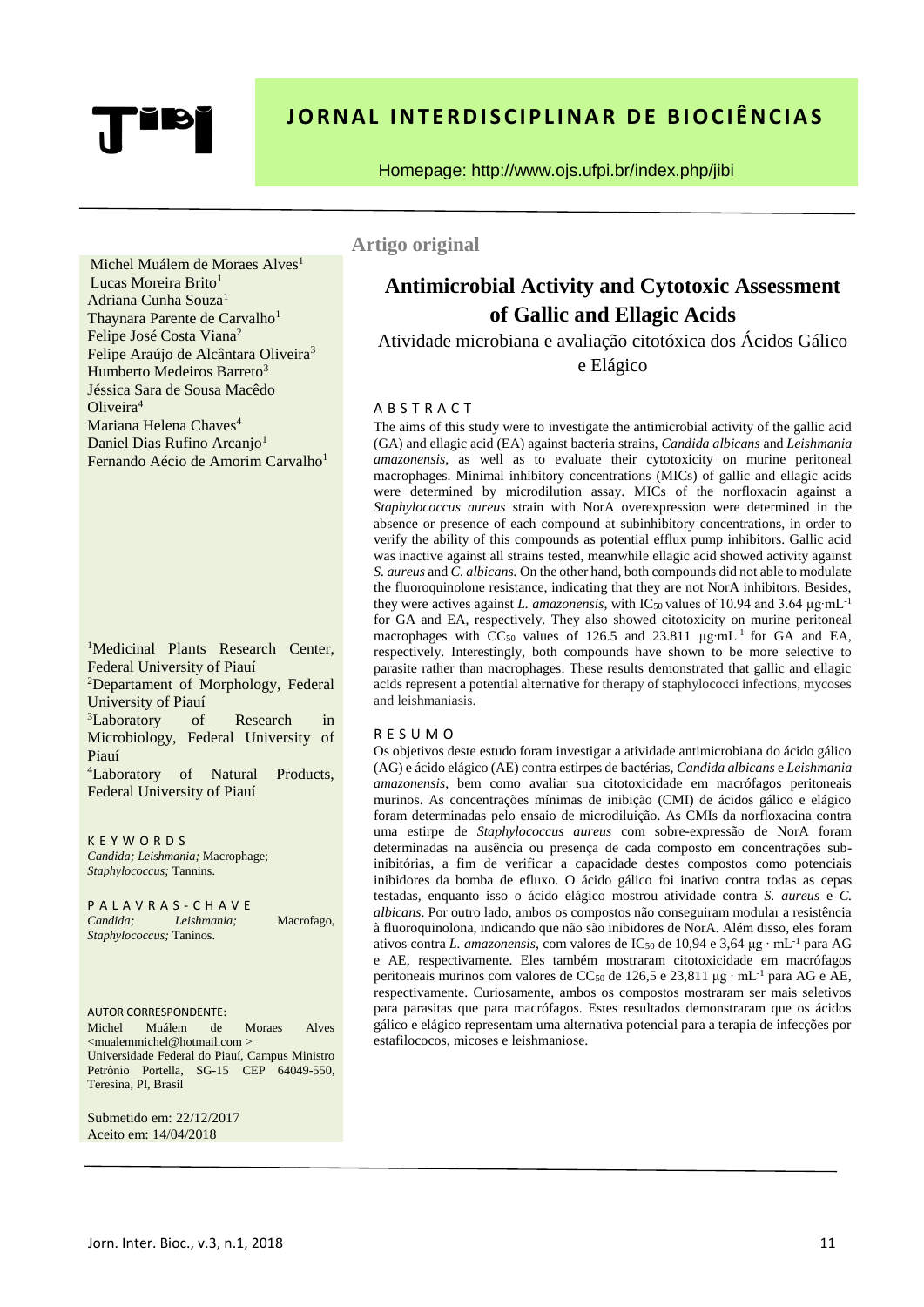#### **INTRODUCTION**

Infectious diseases possess high prevalence rates throughout the world. Despite the advances in the therapy of bacterial infections, diseases caused by multiresistant bacteria continue to occur with high frequency (LAXMINARAYAN, 2014). A similar problem can be observed in the therapy of mycoses, since the development of resistance to different antifungal agents has been evidenced in strains of clinical origin (BONDARYK; KURZATKOWSKI; STANISZEWSKA, 2013; FEKKAR et al., 2013). Such drawbacks could be minimized with the discovery of novel compounds with antimicrobial potential.

Leishmaniasis caused by protozoa from *Leishmania* genus has affected more than 12 million people worldwide, with about 1,3 million of new cases reported each year (WHO, 2015). Due to the limited viability of chemotherapeutics with antileishmania activity, as well as the increasing resistance and their range of side effects (ALIZADEH et al., 2008; ASHFORD, 2000), the discovery of new drugs with high therapeutic potential against the parasite that minimizes the drawbacks from conventional treatments is markedly urgent.

In this sense, tannins are phenolic compounds derived from the secondary metabolism of plants, most of which are derived from glucose metabolism by different biochemical reactions, such as from either shikimic acid or acetate pathways (DE JESUS et al., 2012). Gallic acid and its dimers, such as digalic acid and ellagic acid, are phenolic lactones found in Brazilian flora, such as *Anacardium occidentale* L., *Myracrodruon urundeuva* Allemão, *Anogeissus leiocarpus* (DC.) Guill. & Perr., *Quercus infectoria* Olivier, *Stryphnodendron obovatum* Benth., in the form of hydrolysable tannins called ellagitannins (MURAKAMI et al., 1991; VATTEM; GHAEDIAN; SHETTY, 2005; RIBEIRO et al., 2015).

Some important pharmacological activities have already been described for gallic acid, such as antioxidant and antiinflammatory properties (YANG et al., 2015), antimutagenic and anticarcinogenic properties (LEE; HARRISON; GRINSTEIN, 2003; LU et al., 2010; PAOLINI et al., 2015). For ellagic acid, the following activities have been described: anticarcinogenic, hepatoprotective, DNA inhibitor topoisomerase (VATTEM et al., 2005; AGGARWAL; SHISHODIA, 2006; CORTAZAR; COOMBS; WALKER, 2007), antioxidant (DEVIPRIYA et al., 2007), anti-inflamatory (YUCE et al., 2007; PAPOUTSI et al., 2008) and gastroprotective activities (IINO et al., 2001).

The present study aimed to investigate the antimicrobial and antileishmanial potential of gallic acid and ellagic acid (Fig 1), as well as to evaluate its possible cytotoxic action in

murine peritoneal macrophages, based on the determination of their selectivity index.



**Figure 01**. Molecular structures of the phenolic compounds gallic acid (A) and ellagic acid (B). Gallic acid (GA) has molecular weight of 170.12 g/mol; Ellagic acid (EA) is classified as a GA dimer, and has molecular weight of 302.197 g/mol.

## **MATERIAIS E MÉTODOS CHEMICALS**

Dimethyl sulfoxide (DMSO: 99%; PubChem CID: 679), GIEMSA (PubChem CID: 13735) was purchased from Merck Chemical Company (Germany). The Schneider's medium (PubChem CID: 2723893, RPMI medium (PubChem CID: 1640), fetal bovine serum (FBS; PubChem CID: 86289556), MTT (3-(4,5-dimethylthiazol-2-yl)2,5 diphenyltetrazolium bromide; PubChem CID: 64965), Alamar blue (PubChem CID: 11077), Gallic Acid (GA) (PubChem CID: 370), Ellagic Acid (EA) (PubChem CID: 5281855) and the antibiotics penicillin and streptomycin (PubChem CID: 71311919) were purchased from Sigma Chemical (St. Louis, MO, USA). The antibiotic amphotericin B (90%) was purchased from Cristália (São Paulo, SP, Brazil). Norfloxacin, Ciprofloxacin and Chlorpromazine were obtained from Sigma Chemical Co. (St. Louis, MO, USA).

#### **BACTERIAL STRAINS AND GROWTH CONDITIONS**

The intrinsic antimicrobial activity was tested against Gram-positive (*Staphylococcus aureus* ATCC 25923 and SA1199B) and Gram-negative bacteria (*Escherichia coli*  ATCC 25922 and *Pseudomonas aeruginosa* NEWP53), as well as against a yeast strain (*Candida albicans* NEWP31). The inhibitory effect on NorA activity was performed with *S. aureus* SA1199-B strain which over-express the *norA* gene encoding NorA. NorA can efflux hydrophilic fluoroquinolones and other drugs such as DNA-intercalating dyes (KAATZ; SEO, 1995). Bacterial strains were maintained on Brain Heart Infusion Agar (BHIA, Himedia, India) slant at 4 ºC, and prior to assay the cells were grown overnight at 37 ºC in Brain Heart Infusion (BHI, Himedia, India). The yeast strain was maintained on Sabouraud Dextrose Agar (SDA, Himedia, India) slant at 4 ºC and prior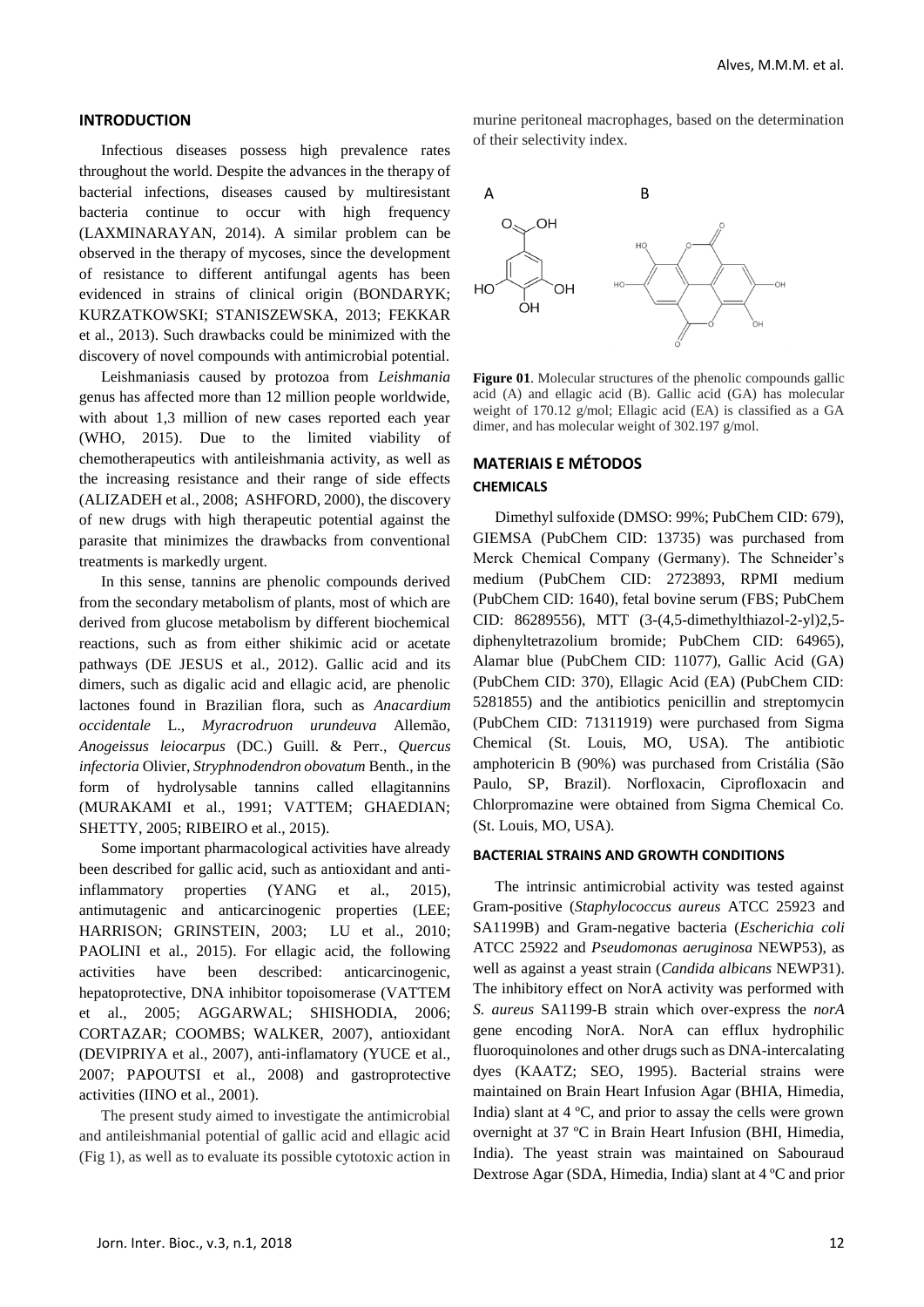to assay the cells were grown for 24 h at 37ºC in Sabouraud Dextrose Broth (SDB, Himedia, India).

## **EVALUATION OF THE INTRINSIC ANTIMICROBIAL ACTIVITY**

Stock solutions of GA and EA were prepared by dissolving 10000 μg of each monoterpene in 1 mL of dimethyl sulfoxide. This stock solution was diluted in sterile distillated water to obtain the test solution  $(1024 \mu g \cdot mL^{-1})$ . Minimal inhibitory concentrations (MICs) were determined by micro-dilution assay in BHI broth with bacterial suspensions of  $10^5$  CFU⋅mL<sup>-1</sup> and compound solutions ranging from 8 to 512 μg∙mL-1 . Microtiter plates were incubated at 37 ºC for 24 h, then 20 μL of resazurin (0.01% w/v in sterile distilled water) was added to each well to detect bacterial growth by color change from blue to pink. MICs were defined as the lowest concentration at which no bacterial growth was observed. Inhibition of the bacterial growth was confirmed transferring an aliquot from each well of the MIC test microtiter plate to a Petri dish containing BHIA and checking cell viability after incubation at 37 ºC for 24 h.

Antifungal assays were performed by micro-dilution method in SDB double concentrated with yeast suspension of  $10^5$  CFU⋅mL<sup>-1</sup> and compound ranging from 8 to 512 μg∙mL-1 . Microtiter plates were incubated at 37 ºC for 24 h. Inhibition of the fungal growth was confirmed transferring an aliquot from each well of the MIC test microtiter plate to a Petri dish containing SDA and checking cell viability after incubation at 37 ºC for 24 h (COELHO et al., 2016).

## **MODULATION OF THE FLUOROQUINOLONE-RESISTANCE ASSAY**

For evaluation of the monoterpenes as modulators of fluoroquinolone resistance, MICs of the norfloxacin for SA1199-B strain were determined in the presence or absence of GA, EA or Chlorpromazine (a known NorA inhibitor) at sub-inhibitory concentrations (1/8 MIC). Antibiotic concentrations ranged from 0.125 to 128  $\mu$ g⋅mL<sup>-1</sup>. Microtiter plates were incubated at 37 ºC for 24 h and readings were performed with resazurin as previously described (COELHO et al., 2016).

#### **PARASITES AND MICE**

*Leishmania (Leishmania) amazonensis*  (IFLA/BR/67/PH8) was used for the determination of the antileishmania activity. Parasites were grown in supplemented Schneider's medium (10% heat-inactivated fetal bovine serum (FBS), 100 U⋅mL<sup>-1</sup> penicillin, and 100 µg⋅mL<sup>-1</sup> streptomycin at 26 °C). Murine macrophages were collected from the peritoneal cavities of male and female BALB/c mice (4-5 weeks old), obtained from Medicinal Plants Research Center (UFPI, Teresina, PI, Brazil). Mices were maintained at a controlled temperature  $(24 \pm 1 \degree C)$  and

light conditions (12 h light/dark cycle), with water and food *ad libidum*. All protocols were approved by the Animal Research Ethics Committee (CEEA-PI No. 053/2015).

#### **ANTILEISHMANIA ACTIVITY ASSAY**

Promastigotes in the logarithmic growth phase were seeded in 96-well cell culture plates at  $1\times10^6$  promastigotes per well. Then, GA or EA was added to the wells in serial dilutions of 400, 50, and 6.25 µg⋅mL<sup>-1</sup>. The plate was kept at 26 °C in a biological oxygen demand (BOD) *Leishmania*  was observed and counted by using a Neubauer hemocytometer after 24, 48, and 72 h to monitor growth and viability (VALADARES et al., 2011).

Amphotericin B (Amph B) was used as positive control in serial dilutions of 8, 4, 2, 1 and 0.5  $\mu$ g⋅mL<sup>-1</sup>. The negative control was the Schneider's medium with promastigotes  $(1\times10^6 \text{ cells/well}).$  The cell viability was considered as 100% for the parasite. The blank was read for each concentration and controls in order to avoid interference of absorbance of medium other compounds. Assays were performed in triplicate and were repeated 3 times on different days.

## **CYTOTOXICITY DETERMINATION**

Cytotoxicity of GA and EA was assessed using the MTT test (GONCALVES et al., 2016). In a 96-well plate, 100 µL of supplemented RPMI 1640 medium and about  $1\times10^{5}$ macrophages were added per well. They were then incubated at 37  $\degree$ C in 5% CO<sub>2</sub> for 4 h in order to allow cell adhesion. After this time, two washes with supplemented RPMI 1640 medium were performed in order to remove non-adhered cells. Then, GA and EA was added in triplicate, after being previously diluted in supplemented RPMI 1640 medium to a final volume of 100 µL for each well at the tested concentrations (400, 50, and 6.25  $\mu$ g⋅mL<sup>-1</sup>). Cells were then incubated for 48 h. At the end of the incubation, 10 µL of MTT [5 mg∙mL-1 ] diluted in RPMI 1640 medium was added at a final concentration of 5 mg⋅mL<sup>-1</sup> (10% of volume, i.e., 10 µL for each 100 µL well), and was then incubated for 4 h at 37  $\degree$ C in 5% CO<sub>2</sub>. Afterwards, the supernatant was discarded, and 100 µL of DMSO was added to all wells. The plate was then stirred for about 30 min at room temperature in order to complete formazan dissolution. Finally, spectrophotometric reading was conducted at 550 nm in an ELISA plate reader.

#### **STATISTICAL ANALYSIS**

All experiments were performed in triplicate, and results were normalized by calculation of geometric average values. Error deviation and standard deviation of the geometric average were revealed. Differences between treatment with antibiotics alone or associated with GA, EA or Chlorpromazine were examined using one-way analysis of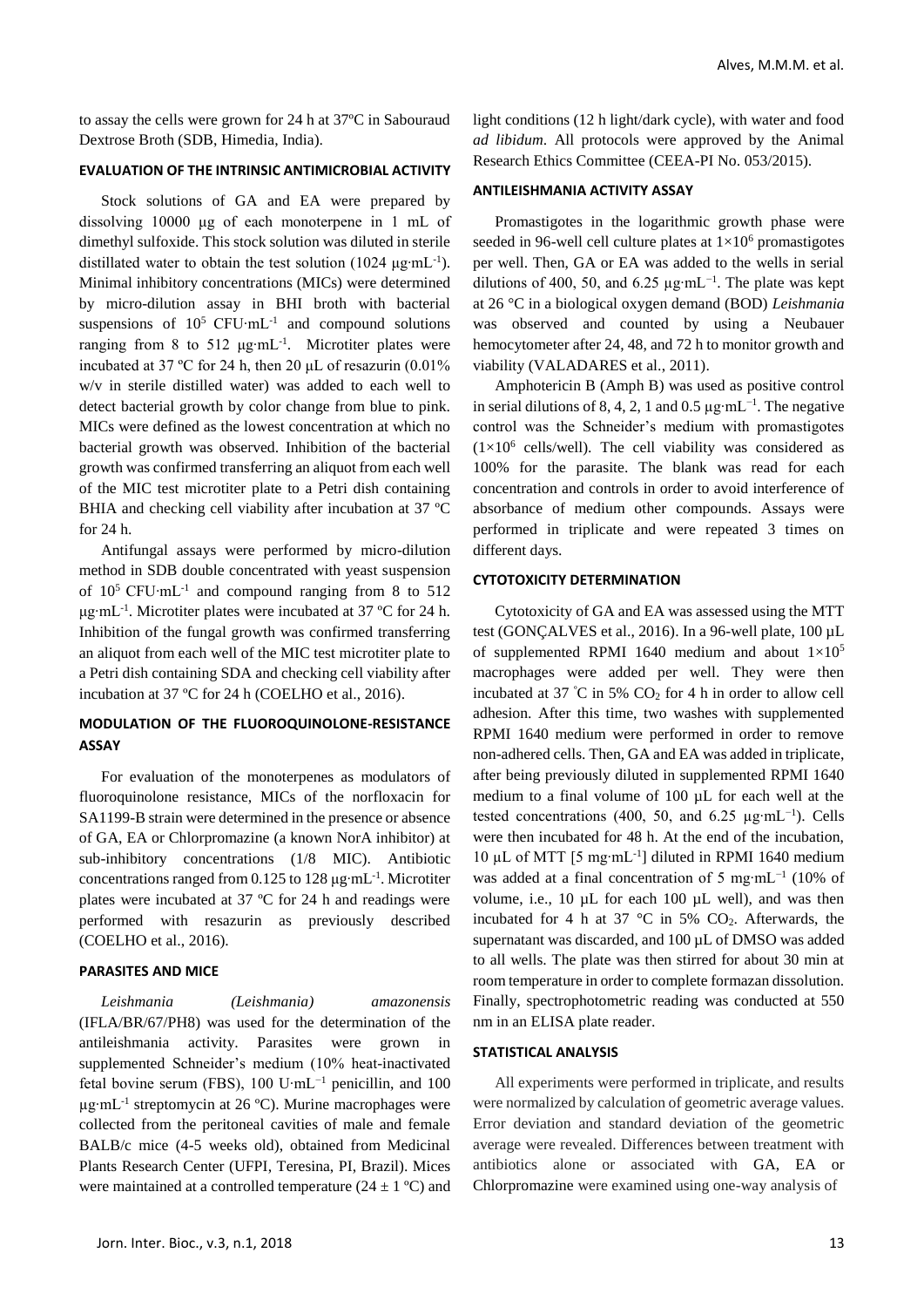|             |                      | $(\mu g \cdot mL^{-1})$ |                          |          |                       |
|-------------|----------------------|-------------------------|--------------------------|----------|-----------------------|
| Compound    | <b>Strains</b>       | <b>MIC</b>              | <b>MMC</b>               | MMC/MIC  | Effect                |
| <b>GA</b>   | S. aureus ATCC 25923 | >1024                   | $\overline{\phantom{0}}$ |          | No activity           |
|             | S. aureus SA1199B    | >1024                   |                          |          | No activity           |
|             | P. aeruginosa NEWP53 | >1024                   | $\overline{\phantom{0}}$ |          | No activity           |
|             | C. albicans NEWP31   | >1024                   |                          |          | No activity           |
| EA          | S. aureus ATCC 25923 | 128                     | >1024                    | $\geq 8$ | <b>Bacteriostatic</b> |
|             | S. aureus SA1199B    | 256                     | >1024                    | $\geq$ 4 | <b>Bacteriostatic</b> |
|             | P. aeruginosa NEWP53 | >1024                   | $\overline{\phantom{0}}$ |          | No activity           |
|             | C. albicans NEWP31   | 128                     | >1024                    | $\geq 8$ | Fungistatic           |
| <b>DMSO</b> | S. aureus ATCC 25923 | 2048                    |                          |          |                       |
|             | S. aureus SA1199B    | 2048                    |                          |          |                       |
|             | P. aeruginosa NEWP53 | 4096                    |                          |          |                       |
|             | C. albicans NEWP31   | 1024                    |                          |          |                       |

**Table 01**. Minimal inhibitory concentrations (MIC) and minimal microbicide concentration (MMC) showed by GA or EA against microbial strains (geometrical means of three simultaneous tests).

variance (ANOVA). The mean inhibitory concentrations  $(CI_{50})$  and mean cytotoxic concentrations  $(CC_{50})$  with confidence limits of 95% were determined by regression of probits using the software SPSS 13.0. The selectivity index was calculated as the ratio of  $CC_{50}$  to  $CI_{50}$ . Differences were analyzed by Bonferroni post-hoc test using GraphPad Prism version 5.0 program and were considered statistically significant when *p*<0.05.

### **RESULTS AND DISCUSSION**

## **EVALUATION OF THE INTRINSIC ANTIMICROBIAL ACTIVITY**

Minimal inhibitory (MIC) and minimal microbicide (MMC) concentrations found to GA and EA against the microbial strains are presented in the Table 1. GA did not present intrinsic antimicrobial activity at clinically relevantconcentrations. On the other hand, EA showed antibacterial activity against *S. aureus* strains, as well as antifungical activity against *C. albicans*.

## **MODULATION OF THE FLUOROQUINOLONE-RESISTANCE**

Modulatory activity of compounds on resistance to Norfloxacin or Ciprofloxacin was evaluated using SA-1199B strain overexpressing the *norA* gene encoding the multidrug-transporter NorA, which confer fluoroquinoloneresistance by active extrusion of these antibiotics. In this assay, the MIC for each antibiotic was determined in the absence or presence of the compounds at subinhibitory concentrations. Chlorpromazine, a well-known NorA inhibitor was tested as a positive control. The results showed that GA and EA were not able to reduce the MIC of the fluoroquinolones tested, indicating that they are not NorA inhibitors (Figures 2 and 3).

#### **ANTILEISHMANIAL ACTIVITY ASSAY**

The inhibitory effect of GA and EA against *L. amazonensis* promastigotes showed a significant concentrationdependent decrease (p<0.05) of parasite viability, with

concentrations of 400 µg∙mL-1 for both GA and EA (Figure 4) At 48 h of exposure, the  $IC_{50}$  values for GA and EA were 10.94 µg∙mL-1 and 3.64 µg∙mL-1 , respectively. In cultures treated with GA and EA, the Alamar blue colorimetric was used, and the optical density was determined at 550 nm. Furthermore, morphological changes in the promastigotes were observed by optical microscopy after treatment with GA or EA, such as cells with rounded or completely spherical shapes, as well as cellular debris, instead of spindle forms present in the negative control (data not shown). Amphotericin B (Amph B) was used as a positive control and was tested at a concentration of 2 µg⋅mL<sup>-1</sup>. The highest inhibitory effect of Amph B was observed after 48 h of incubation.

approximately 100% of promastigotes killing at



**Figure 02**. MIC of the Norfloxacin in absence or presence of GA, EA and Chlorpromazine (CPZ) at subinhibitory concentration against *S. aureus* SA-1199B. Each result is the geometric mean of three simultaneous experiments. Statistically significant value  $(****p<0.0001)$ .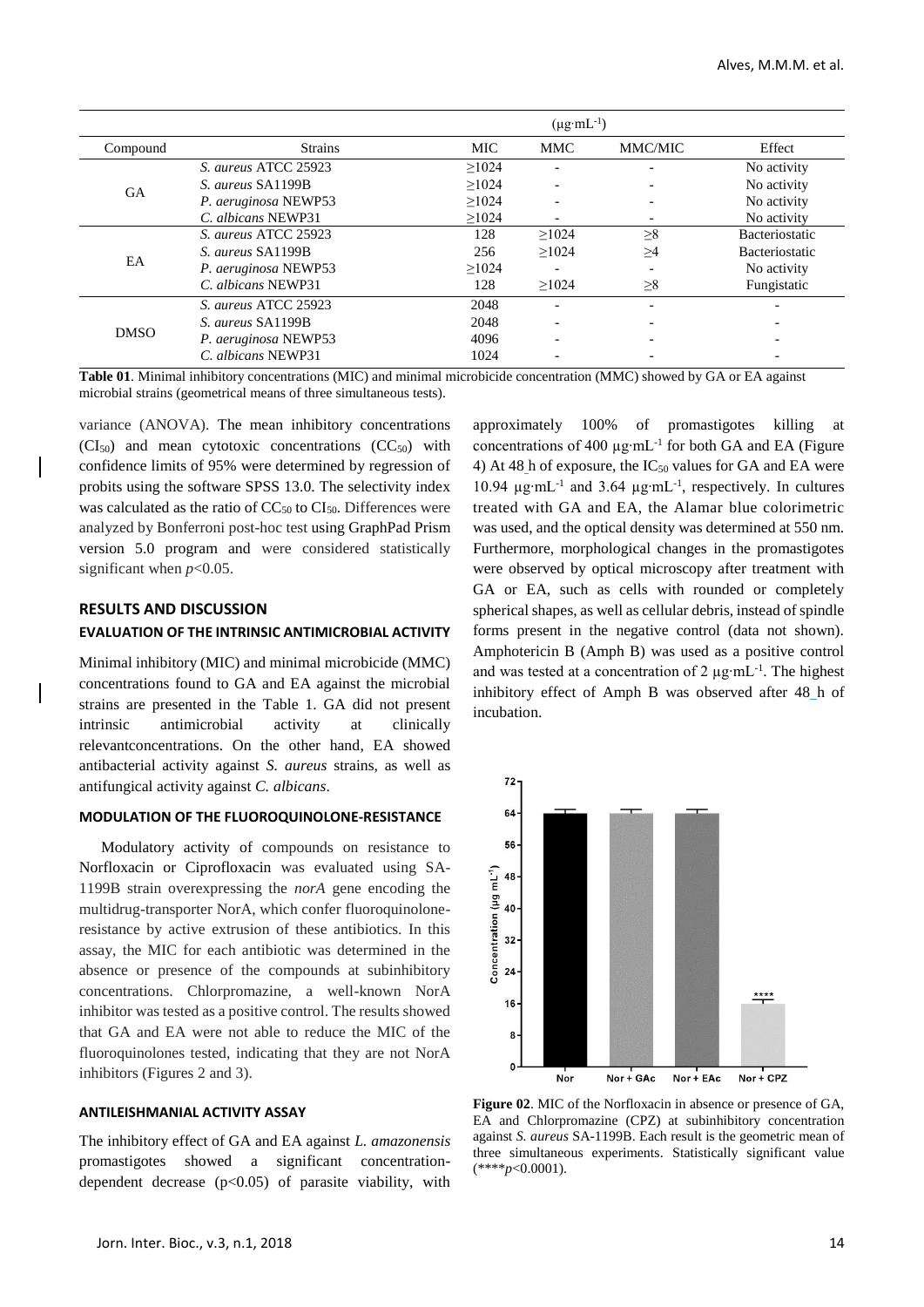

**Figure 03**. MIC of the Ciprofloxacin (Cip) in absence or presence of GA, EA and Chlorpromazine (CPZ) at subinhibitory concentration against *S. aureus* SA-1199B. Each result is the geometric mean of three simultaneous experiments. Statistically significant value (\*\*\*\**p*<0.0001).

## **CYTOTOXICITY ON MURINE PERITONEAL MACROPHAGES**

The cytotoxicity assessment of GA and EA is shown in Figure 5. The GA and EA significantly decreased the macrophages viability starting at concentrations of 50  $\mu$ g⋅mL<sup>-1</sup> and 6.25  $\mu$ g⋅mL<sup>-1</sup> (p<0.05), respectively. The mean cytotoxic concentrations  $(CC<sub>50</sub>)$  of GA, EA and Amph B, as well as their selectivity index, are stated in Table 2.



**Figure 04**. Effect of GA and EA (400, 50 and 6.25 *µ*g∙mL-1 ) or amphotericin B (Amph) (2 µg∙mL-1 ) on *Leishmania amazonensis*  promastigotes. Cultures of log-phase promastigotes  $(1\times10^6$  per well) were incubated at 26 °C for 48h in different GA and EA concentrations. Data represent the mean percentage of growth inhibition  $\pm$  standard error of 3 experiments carried out in triplicate. the same letter do not differ in Bonferroni's post-test (p<0.05).

Infectious diseases caused by multidrug-resistant microorganisms had become a global problem leading to high morbidity and mortality rates (LOPEZ-CAMACHO et al., 2014; STROMMENGER et al., 2014). In this context, some studies have proposed phytochemicals as promising alternatives to current antimicrobial agents (MARCHESE et al., 2016). Besides, they could be able to inhibit bacterial resistance mechanisms, recovering the effectiveness of current antibiotics against multidrug-resistant bacteria (LIMA et al., 2016; TINTINO et al., 2016).

Intrinsic antimicrobial activity was not observed for GA against bacterial or yeast strains tested in the present work. These results agree with a previous study which verified that GA did not present activity against isolate clinical strains of *S. aureus*, *P. aeruginosa* and *E. coli* (LIMA et al., 2016). On the other hand, EA showed antibacterial activity against *S. aureus* strains (MIC ranging from 128 to 256  $\mu$ g⋅mL<sup>-1</sup>), as well as, antifungal activity against *C. albicans* (MIC 128 μg/mL). The inhibitory effects induced by EA against *S. aureus* and *C. albicans* were microbe static. The Gramnegative strain *P. aeruginosa* was not inhibited by EA.



**Figure 05**: Cytotoxicity of GA and EA on the viability of murine peritoneal macrophages. Peritoneal macrophages were seeded at  $1\times10^5$  per well in 96-well microplates and incubated for 48h in the presence of GA and EA at concentrations 400, 50 and 6.25 µg∙mL-<sup>1</sup>. Viability was determined using 3-(4,5-dimethylthiazol-2-yl)2,5diphenyltetrazolium bromide (MTT) assay. The optical density  $\pm$ standard error of 3 experiments carried out in triplicate. \**p*<0.05; \*\**p*<0.01; and \*\*\**p*<0.001.

Modulation assays are important to verify if a substance is able to potentiate the activity of traditionally used antibiotics by inhibition of antibiotic-resistance mechanisms. Gallic acid has been related as modulator of drug resistance to Norfloxacin and Gentamicin in *S. aureus*  strain isolated from clinical specimen (LIMA et al., 2016). In the present study, modulatory activity on resistance to Norfloxacin or Ciprofloxacin was evaluated using SA1199- B strain overexpressing the *norA* gene encoding the multidrug-transporter NorA, which confer fluoroquinoloneresistance by active efflux. (KAATZ; SEO, 1995). In this assay, the MIC for each antibiotic was determined in the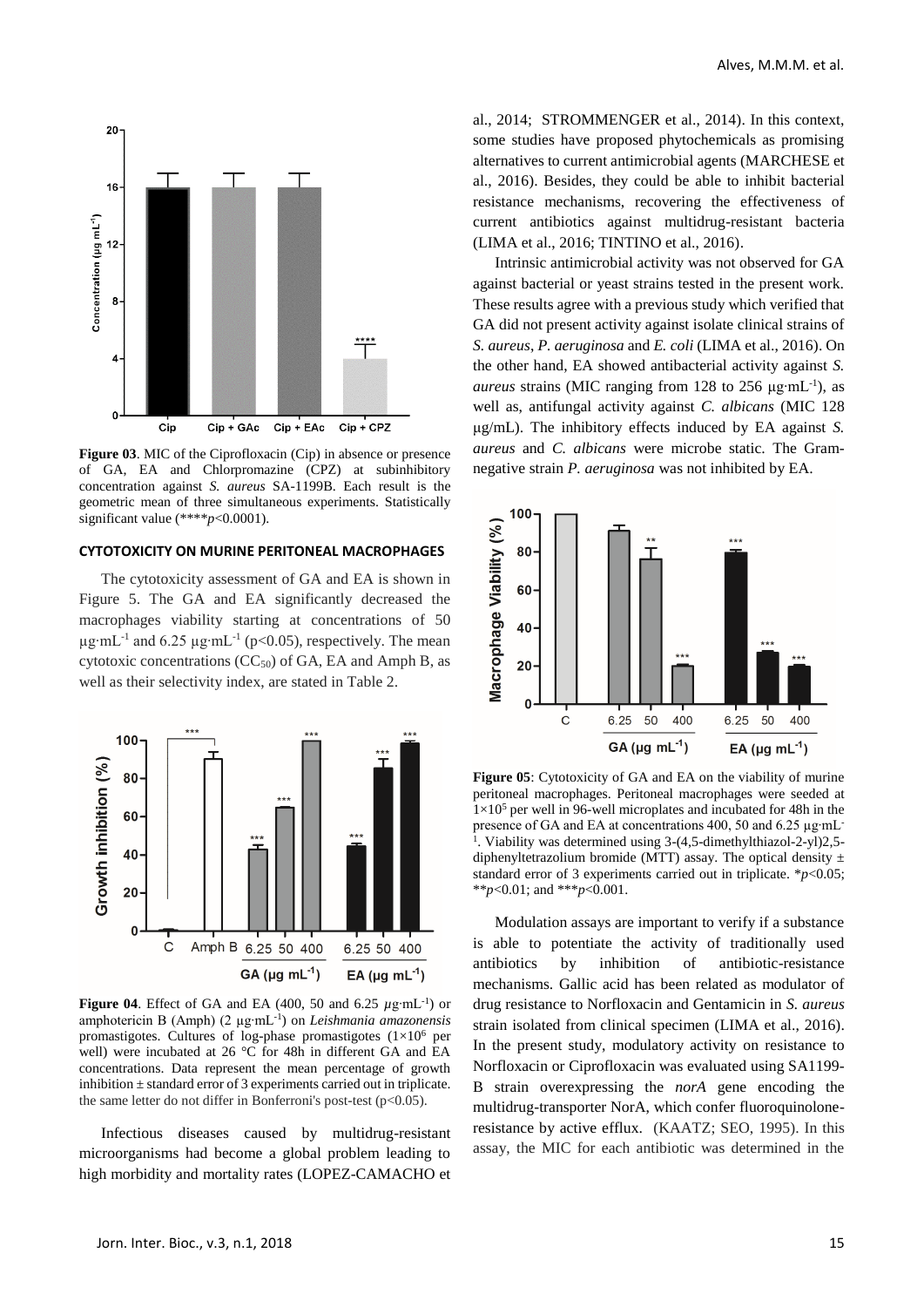absence or presence of the compounds at subinhibitory concentrations. The results showed that GA and EA were not able to reduce the MIC of the fluoroquinolones tested, indicating that they are not NorA inhibitors.

|        | Macrophages<br>$CC_{50} (\mu g \cdot mL^{-1})$ | Promastigotes<br>$IC_{50} (\mu g \cdot mL^{-1})$ | SІ    |
|--------|------------------------------------------------|--------------------------------------------------|-------|
| GA     | 126.5                                          | 10.94                                            | 11.56 |
| EA     | 23.8                                           | 3.64                                             | 6.5   |
| Amph B | 8.750                                          | 1.742                                            | 5.02  |

**Table 02**. Antileishmanial and cytotoxic effects of GA and EA. SI (Selectivity index) =  $CC_{50}$  on macrophages/IC<sub>50</sub> on promastigotes (48 h).

The need of discovery of novel antileishmanial compounds which are more effective and less toxic than conventional drugs has motivated research on natural products obtained from plant species. These products predominantly consist in alkaloids, terpenes, flavonoids, benzopyrans, phenolics, and sesquiterpene lactones, which have been identified in plant species with documented antileishmania activity (DE JESUS et al., 2012; RODRIGUES et al., 2013; RIBEIRO et al., 2015; RODRIGUES et al., 2015). In this sense, plant-derived polyphenols, such as stilbenoids, phenylpropanoids, flavonoids and quinones, have demonstrated high antileishmania activity against different species and forms of parasite in both *in vitro* and *in vivo* studies (DE JESUS et al., 2012).

The present study was conducted in order to evaluate the antileishmania activity of GA and EA against promastigote forms of *L. amazonensis*, as well as their cytotoxicity on mammalian cells. GA and EA showed significant concentration-dependent activity against promastigotes of *L. amazonensis*. Ogungbe; Erwin; Setzer., (2014) (OGUNGBE; ERWIN; SETZER, 2014) described around 352 phenolic compounds with *in silico* antileishmanial activity towards protein targets. Similar  $IC_{50}$  values for  $GA$ and EA as major compounds of plant species were found for *Stryphnodendron obovatum* Benth. and *Anogeissus leiocarpus* (DC.) Guill. & Perr, with  $IC_{50}$  values less than 30 µg⋅mL<sup>-1</sup> (SHUAIBU et al., 2008; RIBEIRO et al., 2015).

In this study, he EA has potential growth inhibitory action against the microorganisms used in our investigation, both in antimicrobial and antileishmania activities. This effect might be related to the previously reported EAinduced potent inhibitory effect of DNA topoisomerase II enzyme, hypothesizing the possible action on the process of replication or gene expression, and then opening perspectives for further approaches (VATTEM et al., 2005; AGGARWAL; SHISHODIA, 2006; CORTAZAR et al., 2007).

Considering the need of antileishmania substances which are more selective for the parasite and less toxic to host cells, as well as GA and EA showed low  $IC_{50}$  values for parasite, the investigation of cytotoxic activity of GA and EA against macrophages was markedly important, since they are the main cells of the vertebrate host parasitized by *Leishmania*  spp. (KAMHAWI, 2006; DE MEDEIROS et al., 2011; CARNEIRO et al., 2012). Although they demonstrated significant toxicity to these cells, both GA and EA demonstrated to be more toxic to the parasites than to the host cells, being even more selective to parasite than Amph B, which is the conventional drug widely used in the treatment of leishmaniasis.

## **CONCLUSION**

The ellagic acid (EA) showed intrinsic antimicrobial activity against *S. aureus* and *C. albicans,* suggesting a potential use in the prevention or treatment of staphylococcirelated diseases and candidiasis. Besides, GA and EA showed activity against promastigotes forms of *L. amazonensis* and citotoxicity on BALB/c murine macrophages, indicating a promising application in further *in vivo* studies focused on the treatment of leishmaniasis.

## **REFERENCES**

AGGARWAL, B. B.; SHISHODIA, S. Molecular targets of dietary agents for prevention and therapy of cancer. **Biochem Pharmacol,**  v. 71, n. 10, p. 1397-421, May 14 2006.

ALIZADEH, B. H. et al. Leishmanicidal evaluation of novel synthetic chromenes. **Arch Pharm (Weinheim),** v. 341, n. 12, p. 787-93, Dec 2008.

ASHFORD, R. W. The leishmaniases as emerging and reemerging zoonoses. **Int J Parasitol,** v. 30, n. 12-13, p. 1269-81, Nov 2000.

BONDARYK, M.; KURZATKOWSKI, W.; STANISZEWSKA, M. Antifungal agents commonly used in the superficial and mucosal candidiasis treatment: mode of action and resistance development. **Postepy Dermatol Alergol,** v. 30, n. 5, p. 293-301, Oct 2013.

CARNEIRO, S. M. et al. The cytotoxic and antileishmanial activity of extracts and fractions of leaves and fruits of Azadirachta indica (A Juss.). **Biol Res,** v. 45, n. 2, p. 111-6, 2012.

COELHO, M. L. et al. Inhibition of the NorA multi-drug transporter by oxygenated monoterpenes. **Microb Pathog,** v. 99, p. 173-177, Oct 2016.

CORTAZAR, T. M.; COOMBS, G. H.; WALKER, J. Leishmania panamensis: comparative inhibition of nuclear DNA topoisomerase II enzymes from promastigotes and human macrophages reveals anti-parasite selectivity of fluoroquinolones, flavonoids and pentamidine. **Exp Parasitol,** v. 116, n. 4, p. 475-82, Aug 2007.

DE JESUS, N. Z. et al. Tannins, peptic ulcers and related mechanisms. **Int J Mol Sci,** v. 13, n. 3, p. 3203-28, 2012.